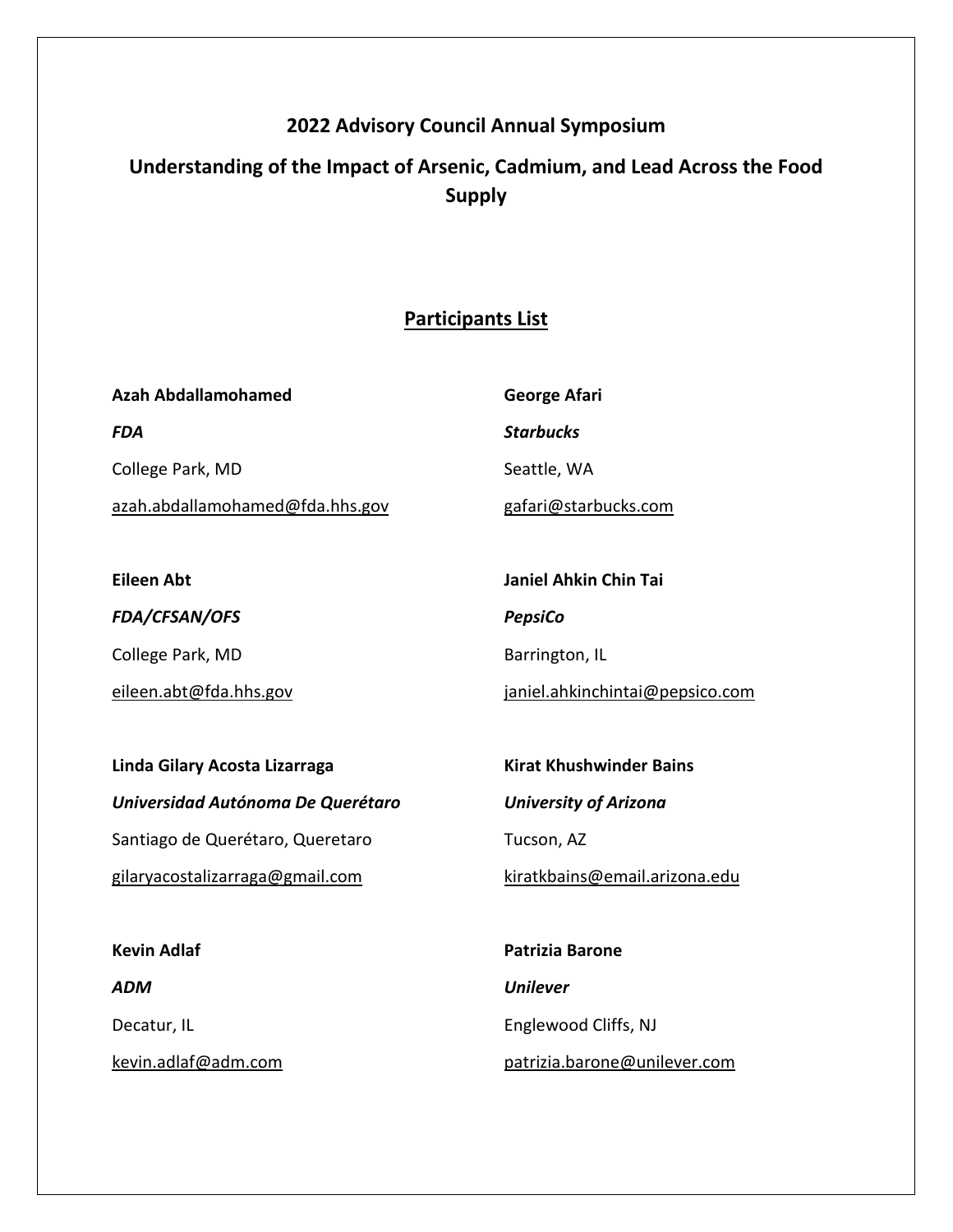**Ashley Bean** *White & Case*  Los Angeles, CA ashley.bean@whitecase.com

**Barbara Beck** *Gradient*  Boston, MA bbeck@gradientcorp.com **Shawn Bloch** *USA Rice*  Washington, DC sbloch@thenormandygrp.com

**Kevin Boyd** *The Hershey Company*  Hershey, PA knboyd@hersheys.com

**Andy Bennett** *McCormick & Company*  Haddenham, Buckinghamshire andy.bennett@mccormick.co.uk

**Patsy M Brannon** *Cornell University*  Rockville, MD pmb22@cornell.edu

**Lydia Berry** *Consultant*  Silver Spring, MD lydiaberryusda@gmail.com

**Debabrata Biswas** *University of Maryland*  College Park, MD dbiswas@umd.edu

**Erin Brathwaite** *Elite Spice Inc.*  Jessup, MD

ebrathwaite@elitespice.com

**James Brennan** *SmartWash Solutions*  Salinas, CA jbrennan@smartwashsolutions.com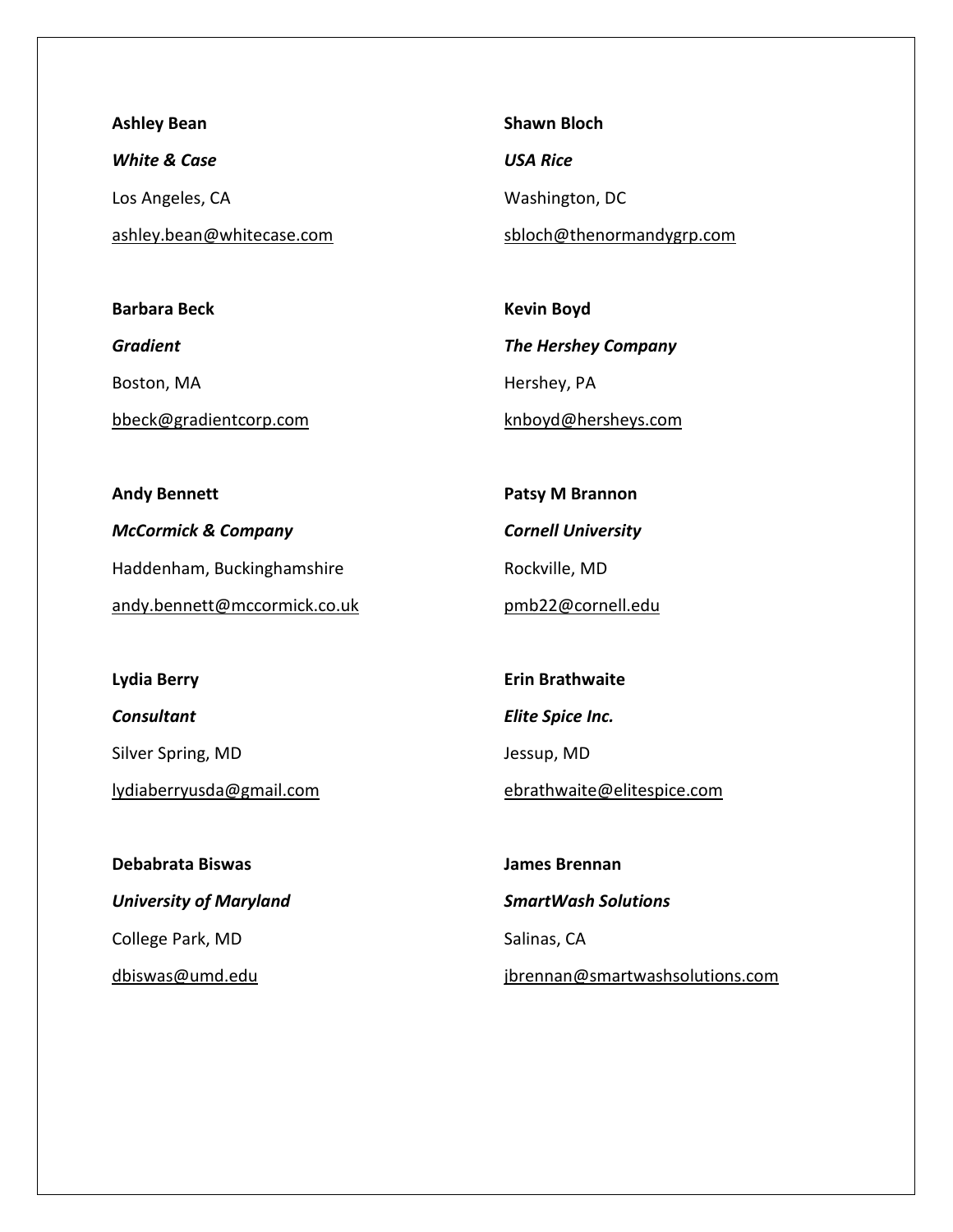**Blair Brown** *Ingredion*  Naperville, IL blair.brown@ingredion.com

**Neil Buck**  *General Mills*  Nyon, Vaud neil.buck@genmills.com **Mark Carter** *USDA-NIFA-IFSN*  Kansas City, MO mark.carter@usda.gov

**Kellie Casavale** *FDA/CFSAN*  Mount Pleasant, SC kellie.oconnell@fda.hhs.gov

**Marisa Bunning** *Colorado State University*  Fort Collins, CO marisa.bunning@colostate.edu **Guoying Chen** *USDA ERRC*  Wyndmoor, PA guoying.chen@usda.gov

**Jessica Camacho** *CFSAN/OARSA/DOT*  Laurel, MD jessica.camacho@fda.hhs.gov

**Erin Crowley** *Q Laboratories, Inc.*  Cincinnati, OH ecrowley@qlaboratories.com

**Jan Carlson** *US Food and Drug Administration*  Silver Spring, MD jan.carlson@fda.hhs.gov

**Alexandre DaSilva** *FDA/CFSAN/OFS*  College Park, MD alexandre.dasilva@fda.hhs.gov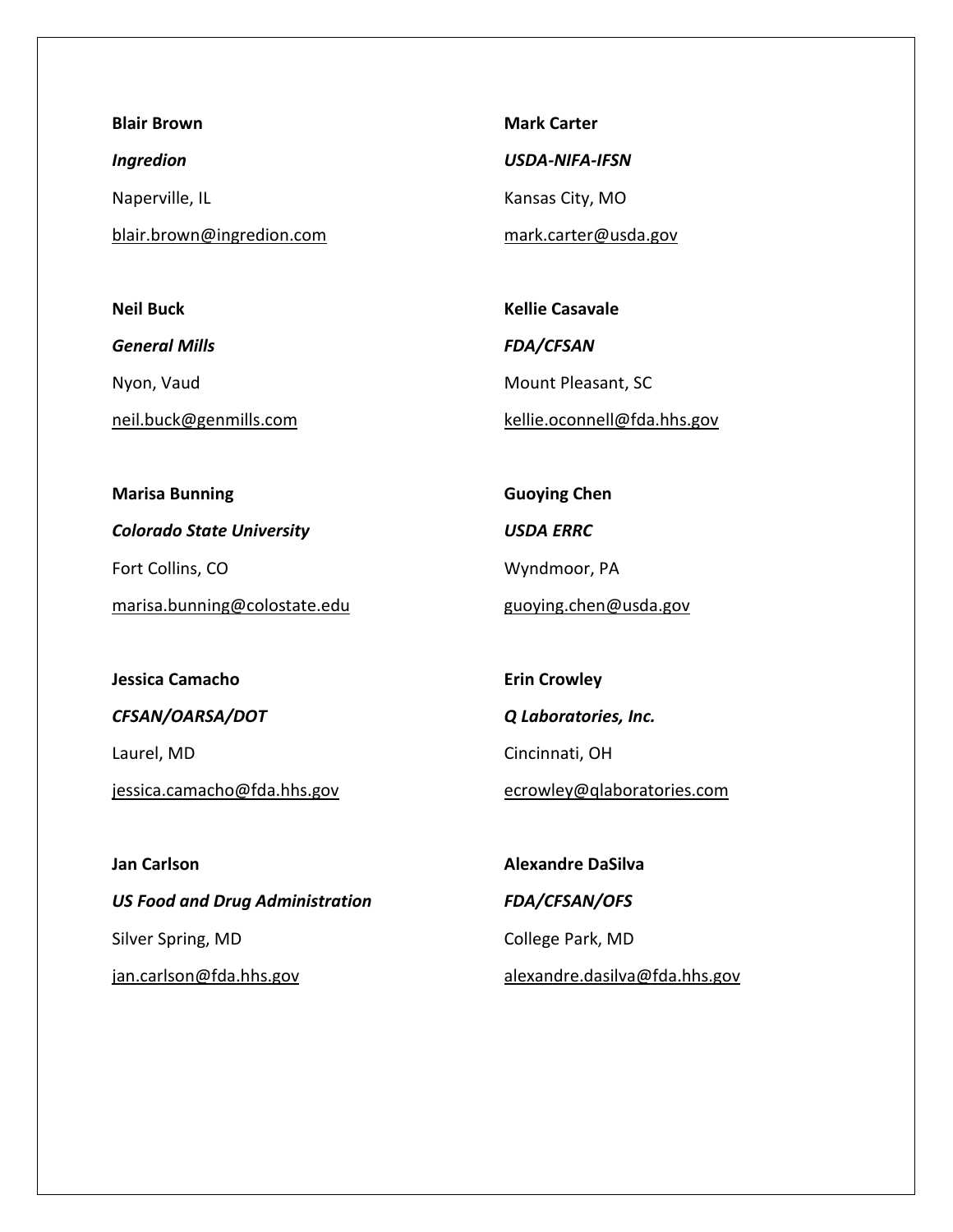**Benjamin Davis** *Exponent, Inc*  Washington, DC davisb@exponent.com

**DeAnn Davis** *Western Growers Association*  Pacific Grove, CA ddavis@wga.com

**Flavia Dolan** *Ingredion Corporation*  Mississuaga, ON flavia.dolan@ingredion.com

**Tomas Drgon** *FDA*  Rockville, MD tomas.drgon@fda.hhs.gov

**Megan Delano** *HP Hood LLC* 

Wilmington, MA

megan.delano@hphood.com

**Diana Doell**

*CFSAN/FDA/OFAS/DFI* 

College Park, MD

diana.doell@fda.hhs.gov

**Candace Doepker** *ToStrategies*  Newport, KY cdoepker@toxstrategies.com

**Alison Edwards** *FDA/CFSAN/OFAS/DFI*  College Park, MD alison.edwards@fda.hhs.gov

**Marco Esteves** *FDA*  College Park, MD

marco.esteves@fda.hhs.gov

**Eugene Evans** *FDA/CFSAN/OFS*  College Park, MA eugene.evans@fda.hhs.gov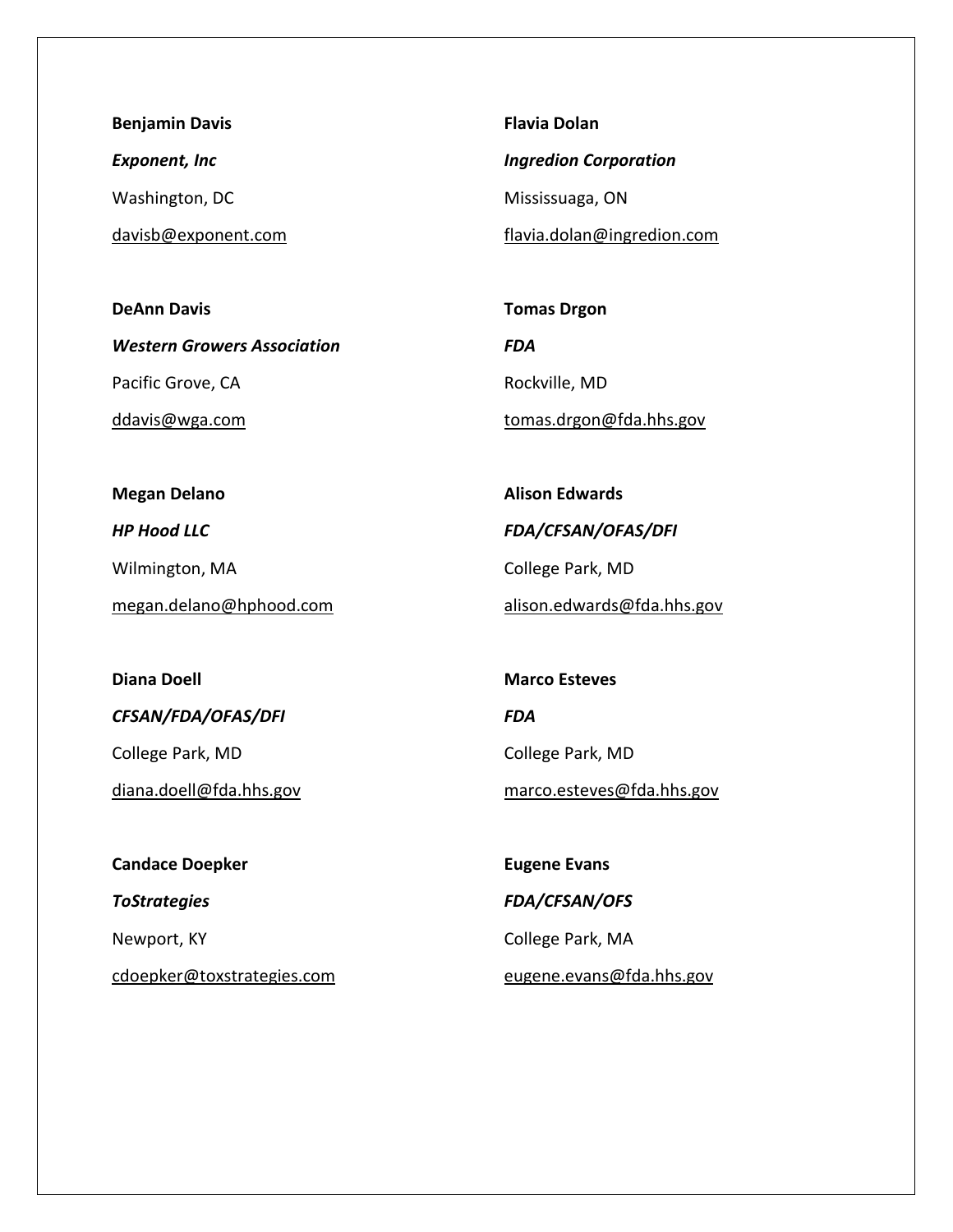**Rebecca Ferrer**

*PepsiCo* 

Purchase, NY

rebecca.ferrer@pepsico.com

**Suzanne Fitzpatrick** *FDA*  College Park, MD suzanne.fitzpatrick@fda.hhs.gov **Jennifer Fong Sam**

*FDA* 

College Park, MD

**Britney Geter**

Cincinnati, OH

*Cargill* 

jennifer.fongsam@fda.hhs.gov

**Kathleen Gensheimer** *FDA*  College Park, MD kathleen.gensheimer@fda.hhs.gov

**Brenna Flannery** *FDA* 

College Park, MD

**Anthony Flood**

Washington, DC

flood@ific.org

*IFIC* 

brenna.flannery@fda.hhs.gov

britney\_geter@cargill.com **Paul Hanlon** *Abbott Nutrition* 

Columbus, OH

paul.hanlon@abbott.com

**Mark Follansbee** *SRC*  Scarborough, ME follansbee@srcinc.com

**Diana Hao** *FDA*  College Park, MD diana.hao@fda.hhs.gov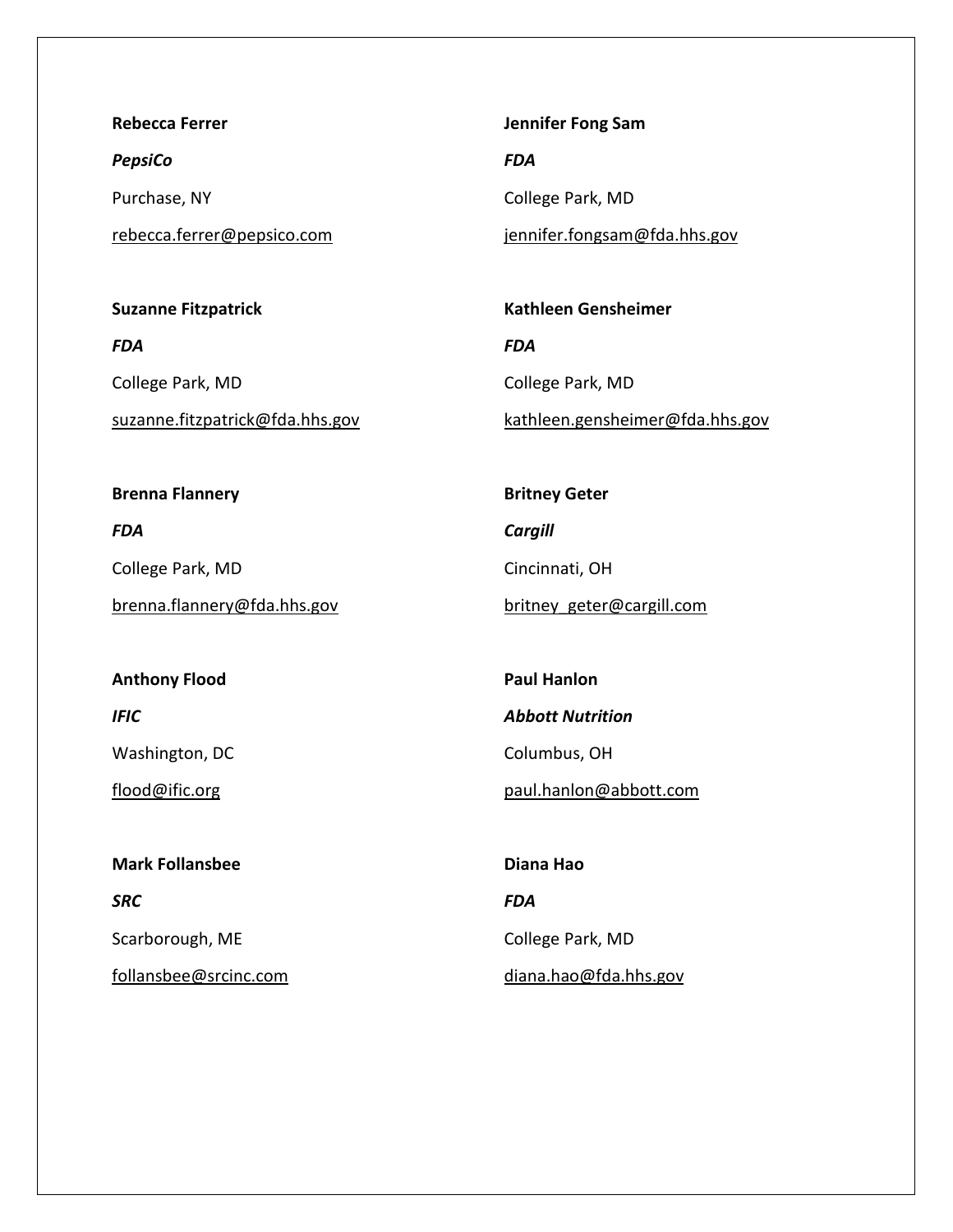| <b>Constance Hardy</b>                                     | Jason Hlywka                |
|------------------------------------------------------------|-----------------------------|
| <b>FDA/Office of Dietary Supplement</b><br><b>Programs</b> | <b>Kraft Heinz</b>          |
|                                                            | Don Mills, ON               |
| College Park, MD                                           | jason.hlywka@kraftheinz.com |
| constance.hardy@fda.hhs.gov                                |                             |

**Esther Haugabrooks** *Coca-Cola Company*  Atlanta, GA ehaugabrooks@coca-cola.com

**Dana Hoffman-Pennesi** *FDA*  College Park, MD dana.hoffman-pennesi@fda.hhs.gov

**Lillian Hsu**

College Park, MD

**Rebecca Hummel**

Lillian.Hsu@fda.hhs.gov

*FDA* 

**Heather Health** *Oconto County Public Health*  Oconto, WI heather.blum@co.oconto.wi.us

**Steven Hermansky**

*FDA* 

College Park, MD

steven.hermansky@fda.hhs.gov

**Oscar Saúl Hernández Rodriguez**

*Mars Wrigley North America*  Hackettstown, NJ rebecca.hummel@effem.com **Maia Jack**

*PepsiCo*  Mexico, Mexico City oscar.hernandezrodriguez@pepsico.com

*American Beverage Association*  Washington, DC mjack@americanbeverage.org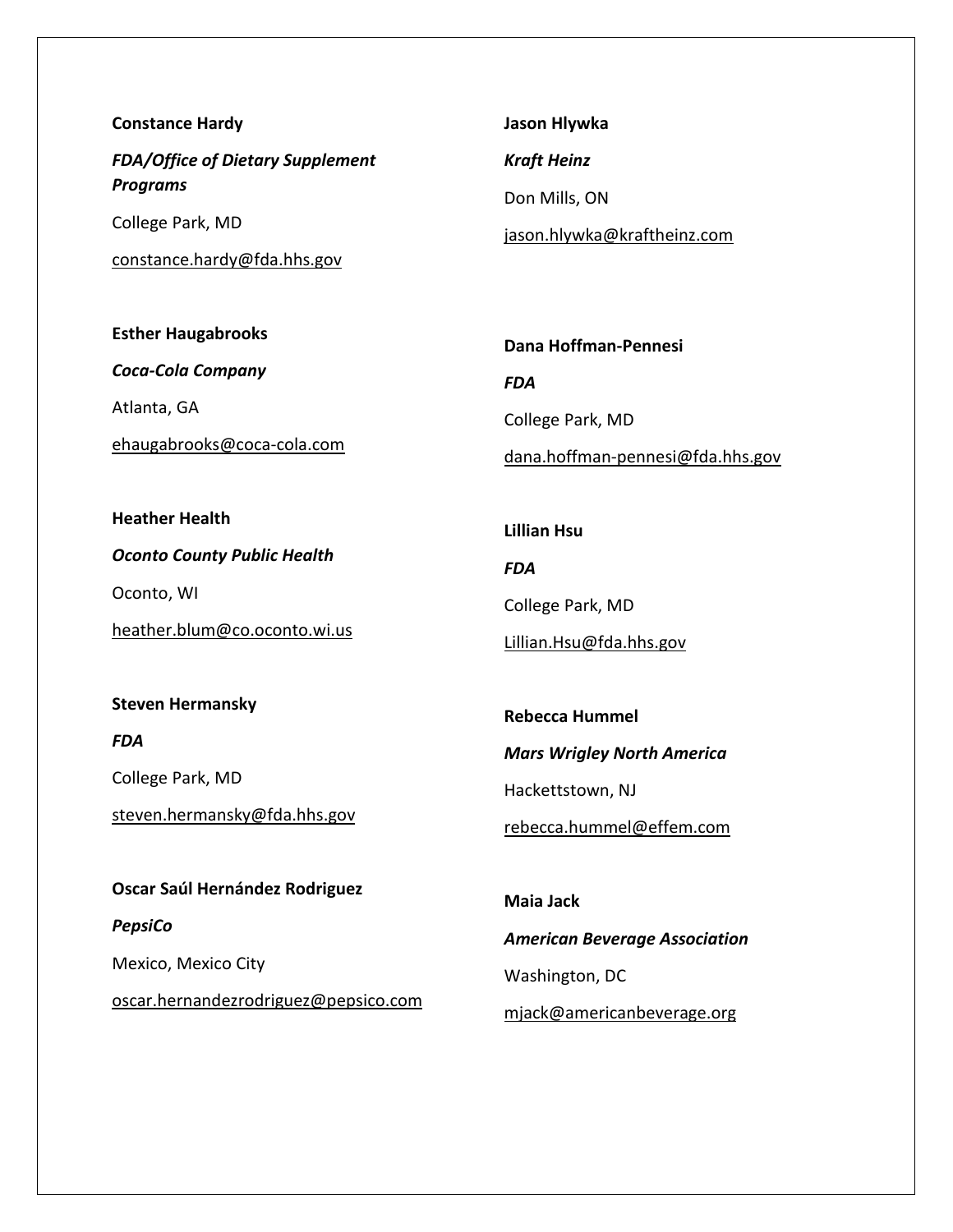**Kristen Jackson**

*FDA*  College Park, MD kristen.jackson@fda.hhs.gov

**Lauren Jackson** *FDA*  Bedford Park, IL lauren.jackson@fda.hhs.gov

**Ian Joseph** *FDA*  College Park, MD Ian.joseph@fda.hhs.gov

**Satyan Kalkunte** *Keurig Dr Pepper*  Frisco, TX satyan.kalkunte@kdrp.com

**Lea Sletting Jakobsen** *Technical University of Denmark*  Copenhagen, Denmark leaja@food.dtu.dk

**Rhoma Johnson** *FDA/CFSAN/OFS*  College Park, MD rhoma.johnson@fda.hhs.gov

**Robyn Jones** *FDA*  College Park, MD robyn.jones@fda.hhs.gov

**Norbert Kaminski** *Michigan State University*  East Lansing, MI kamins11@msu.edu

**Shannen Kelly** *American Spice Trade Association*  Washington DC, DC skelly@vertosolutions.net

**Livia Kiser** *King & Spalding LLP*  Chicago, IL lkiser@kslaw.com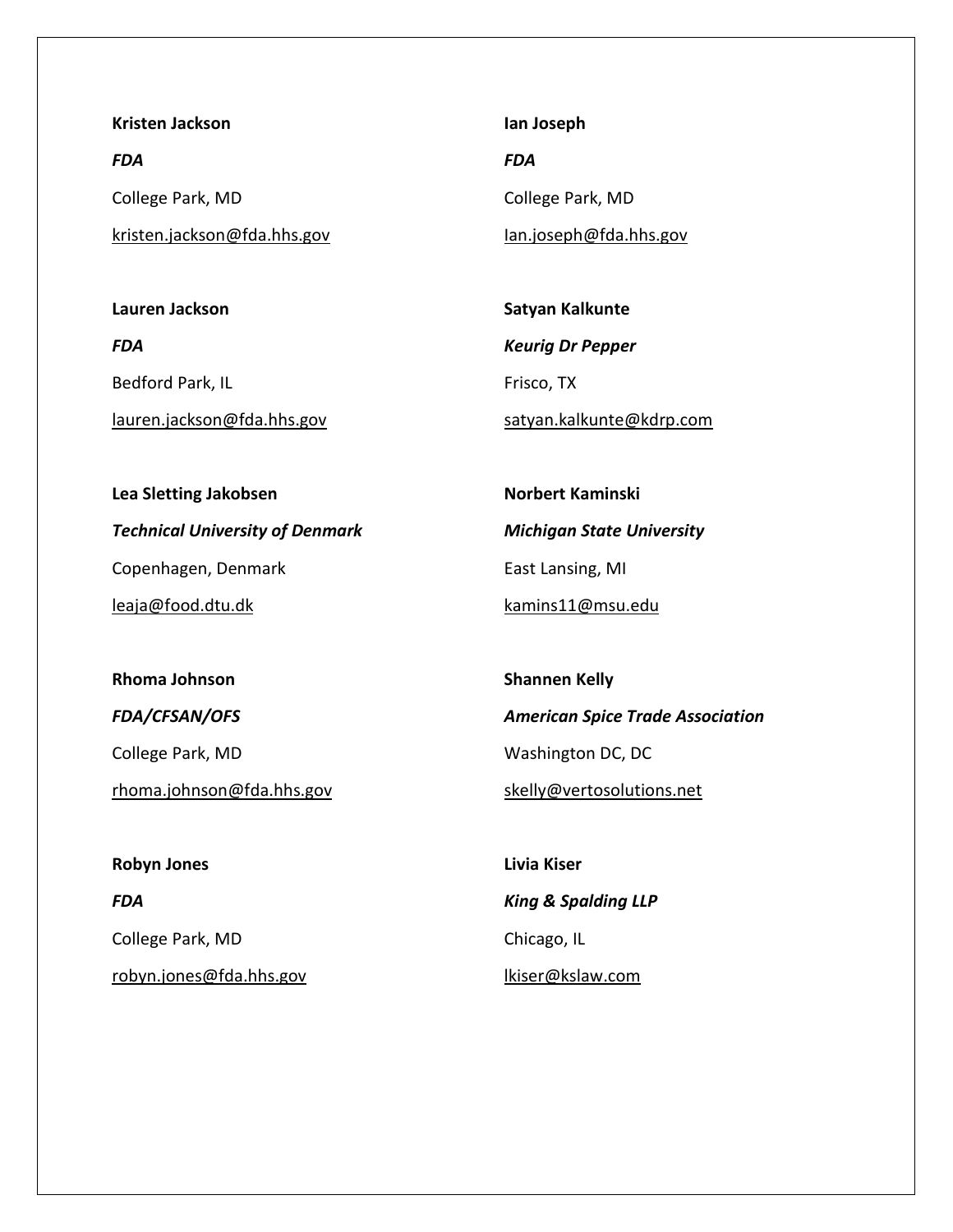**Michael Klein** *USA Rice*  Arlington, VA mklein@usarice.com

**Maria Klusewitz** *McCormick and Co., Inc.*  Hunt, MD maria\_klusewitz@mccormick.com

**Lori Kora** *J R Simplot*  Caldwell, ID lori.kora@simplot.com

**Cindy Kruger** *PepsiCo, Inc.*  Purchase, NY cindy.kruger@pepsico.com

**Maria Knirk** *FDA*  College Park, MD maria.knirk@fda.hhs.gov

**Abhijeet Kulkarni** *Almond Board of California*  Modesto, CA akulkarni@almondboard.com

**Renata Kolanos** *CFSAN/FDA/OFAS/DFI*  College Park, MD

Renata.Kolanos@fda.hhs.gov

**Jaheon Koo** *FDA/CFSAN/OFS*  College Park, MD jaheon.koo@fda.hhs.gov

**Elinor Laffargue** *JIFSAN*  Madison, CT Laffargue.el@gmail.com

**Bunhong Lai** *USDA ERRC*  Wyndmoor, PA Bunhong.Lai@usda.gov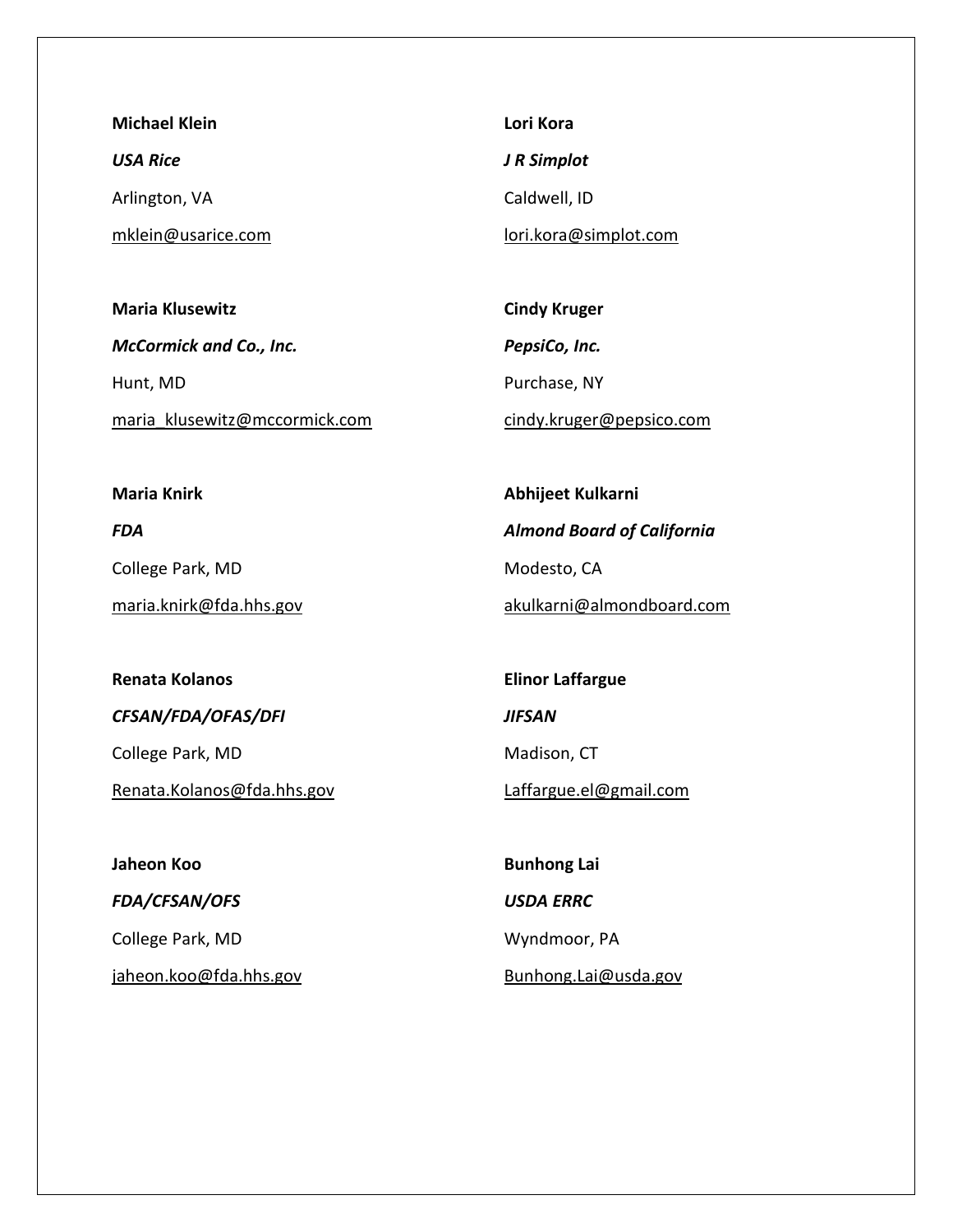**Charlee Law** *World Health Organization*  Cardiff, NSW claw@who.int

**Loralyn Ledenbach** *Kraft Heinz Company*  Glenview, IL lharris@kraftheinz.com

**Hyoung Lee** *FDA/CFSAN/OFAS/DFI*  College Park, MD hyoung.lee@fda.hhs.gov

*CFSAN/OARSA/DOT*  Laurel, MD rong.li@fda.hhs.gov

**Rong Li**

**Steven Linscombe** *USA Rice*  Mountain Home, TX slinscombe@usarice.com **Stefano Liparoto**

*Conagra* 

Chicago, IL

stefano.liparoto@conagra.com

**Nicholas Long** *FDA*  College Park, MD nicholas.long@fda.hhs.gov

**Sal Lopez** *FDA*  Bedford Park, IL salvador.lopez@fda.hhs.gov

**Abigail Luhn** *Faegre Drinker Biddle & Reath LLP*  Florham Park, NJ abigail.luhn@faegredrinker.com

**Yinqing Ma** *FDA*  College Park, MD yinqing.ma@fda.hhs.gov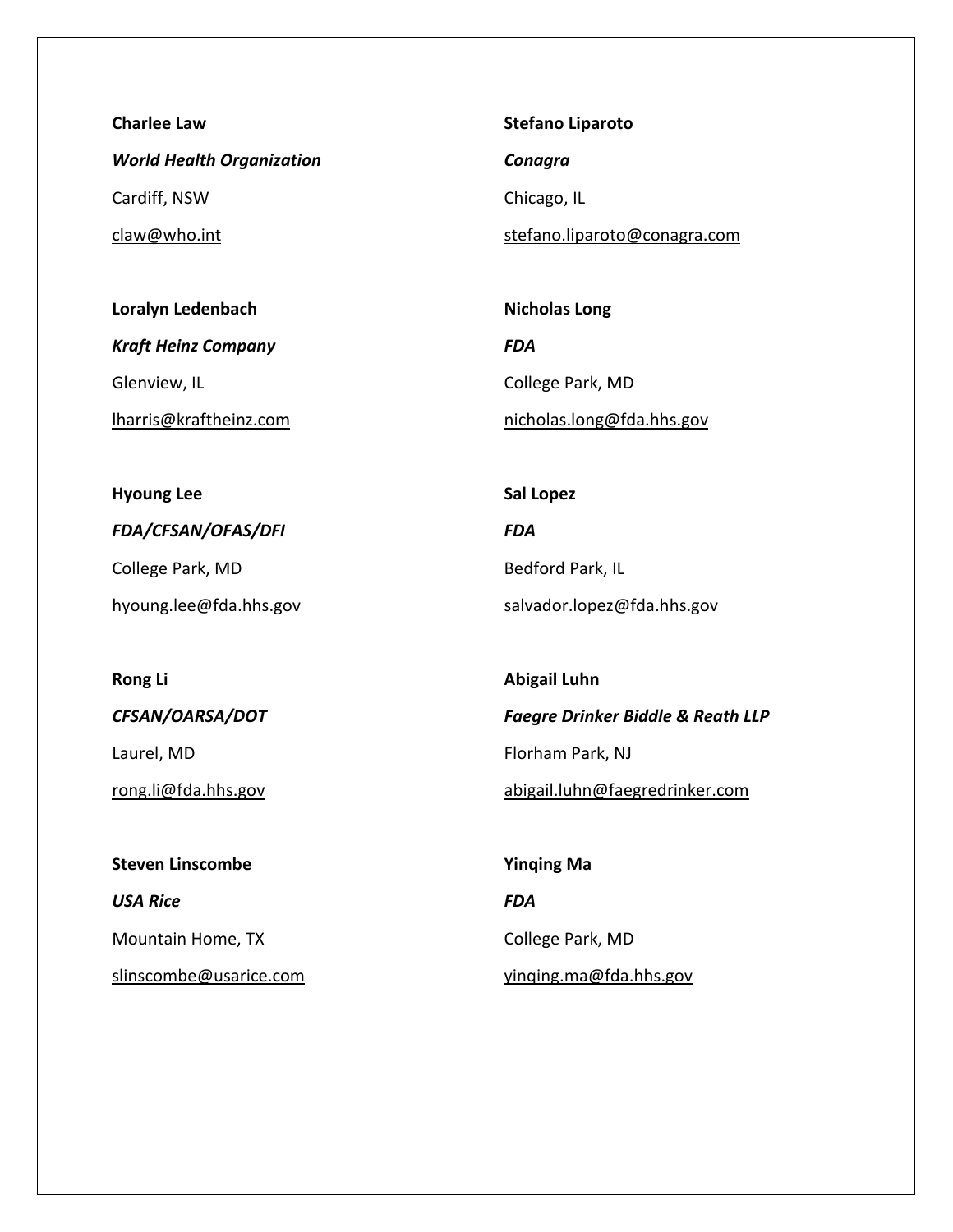**Ashley Maassen** *Nestle*  Dublin, OH ashley.maassen@us.nestle.com

**Jeremy Mihalov** *FDA/CFSAN/OFAS/DFI*  College Park, MD

jeremy.mihalov@fda.hhs.gov

**Wendy Maduff** *The Wonderful Company*  Los Angeles, CA wendy.maduff@wonderful.com **Yuki Minato** *World Health Organization*  Geneve, Geneve minatoy@who.int

**Ray Matulka** *Burdock Group*  Orlando, FL accounting@burdockgroup.com

**Stephanie Morriss** *USDA-NIFA-IFSN*  Kansas City, MO Stephanie.morriss@usda.gov

**Renee Mellican** *TreeHouse Foods*  Elkhorn, NE renee.mellican@treehousefoods.com

**Sylvester Mosley** *The Coca-Cola Company*  Atlanta, GA mosley@coca-cola.com

**Jianghong Meng** *JIFSAN/University of Maryland*  Silver Spring, MD jmeng@umd.edu

**Tom Neltner** *Environmental Defense Fund*  Washington, DC tneltner@edf.org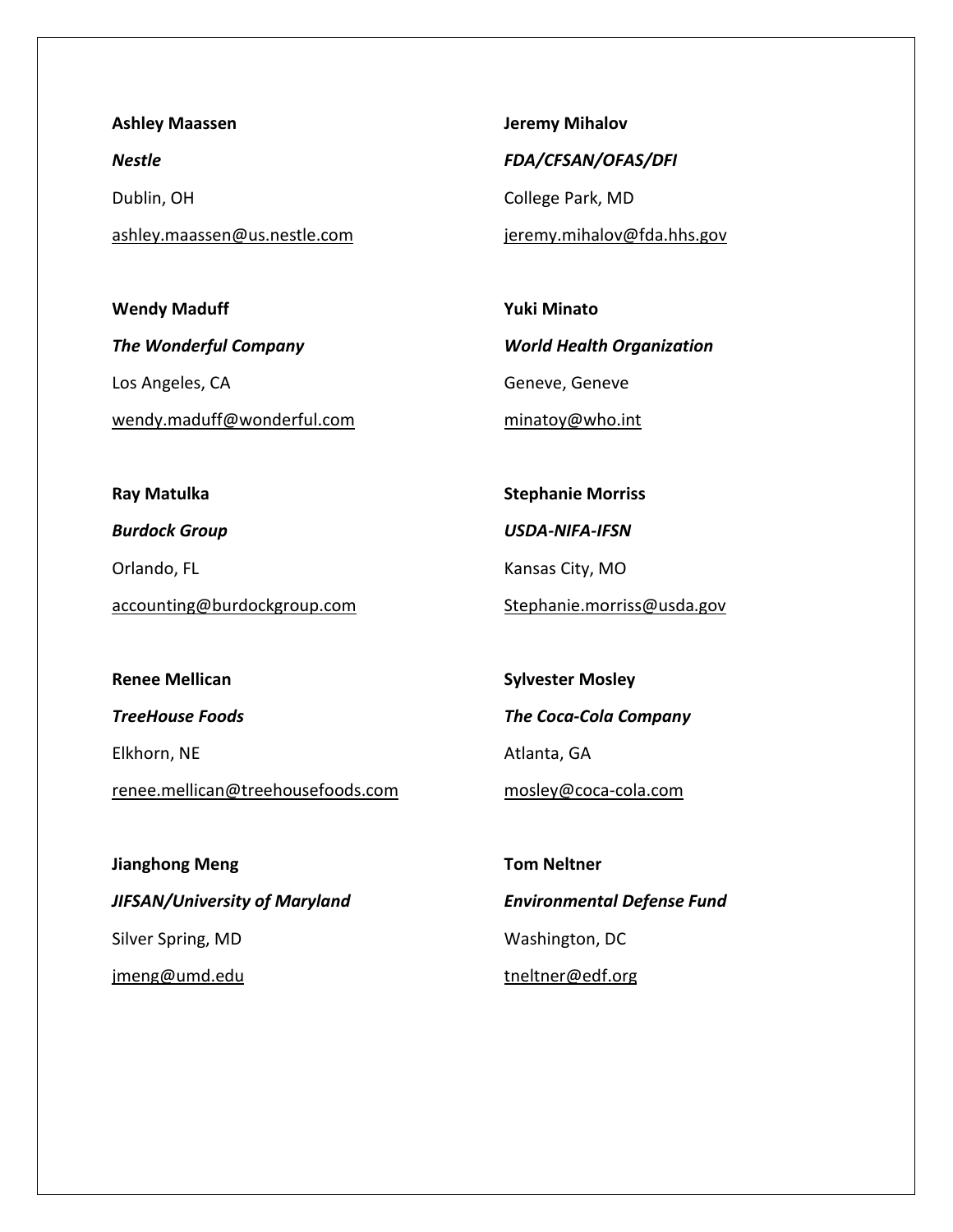**Offiah Offiah** *SCS MDA*  Annapolis, MD offiah.offiah@maryland.gov

**Alain Portillo Aguilar** *PepsiCo*  Mexico City, Mexico City alainrodrigo.portilloaguilar@pepsico.com

**Eric Olson** *FDA*  College Park, MD eric.olson@fda.hhs.gov **Cecile Punzalan** *FDA*  Potomac, MD cecile.punzalan@fda.hhs.gov

**Inke Paetau-Robinson** *Ocean Spray Cranberries, Inc*  Lakeville-Middleboro, MA ipaetau-robinson@oceanspray.com **Ariel Quinones** *PepsiCo*  Bradenton, FL ariel.quinones@pepsico.com

**Biranchi Patra** *Prolacta Bioscience*  City of Industry, CA bpatra@prolacta.com

**Marissa Petrey**  $IIT$ Bedford Park, IL mpetrey@iit.edu

**Nguyen Quynh-Anh** *CFSAN/OFS*  College Park, MD quynh-anh.nguyen@fda.hhs.gov

**Matiur Rahman** *National food Safety Laboratory*  Mohakhali, Dhaka matiurmrahman@yahoo.com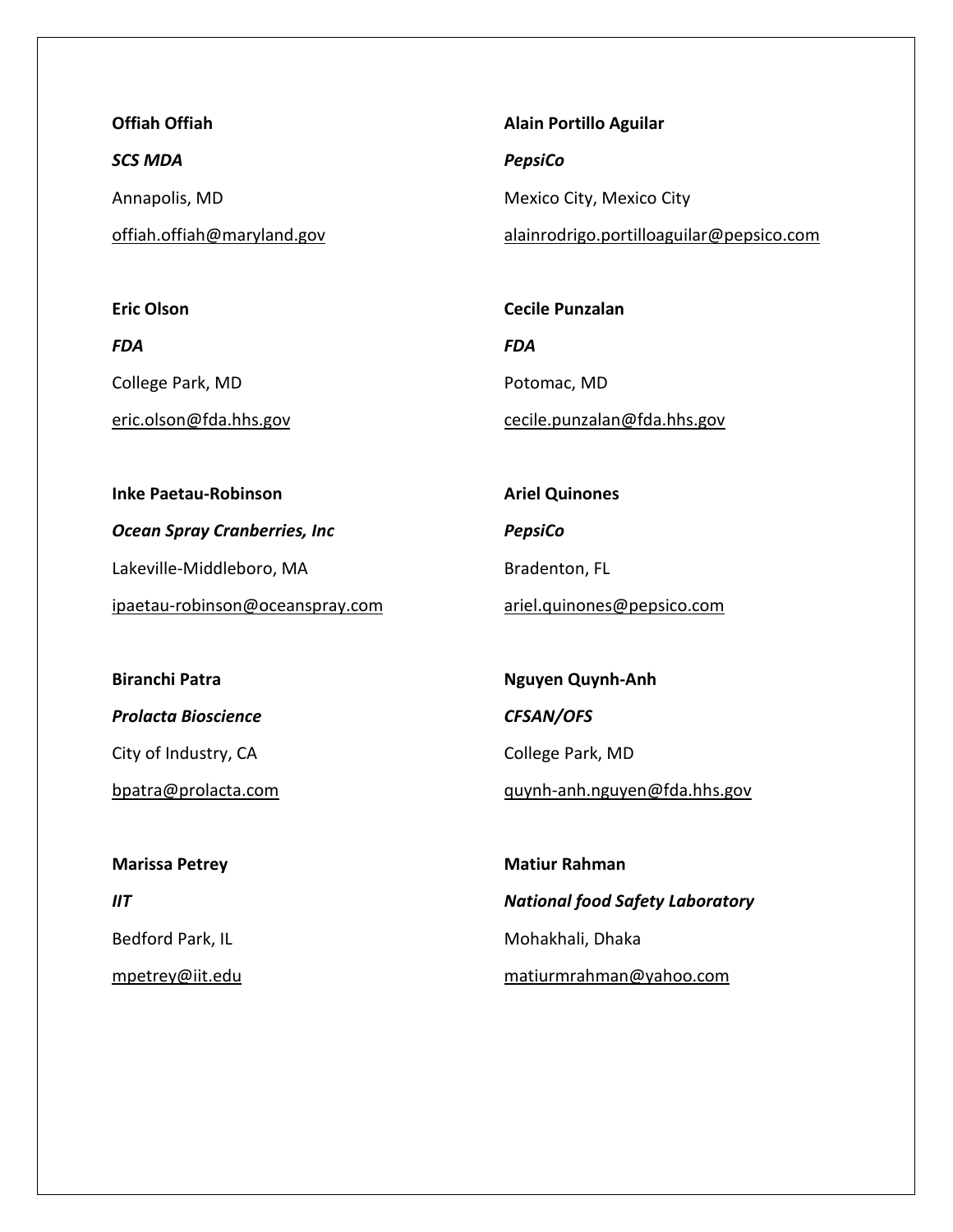**Khatera Rahmani** *Mars Wrigley*  Chicago, IL khatera.rahmani@effem.com

**Kelly Randolph** *FDA*  College Park, MD kelly.williamsrandolph@fda.hhs.gov **James Rogers**

*Consumer Reports* 

Bowie, MD

**Lisa Ross**

*CFSAN/OFS* 

College Park, MD

lisa.ross@fda.hhs.gov

james.rogers@consumer.org

**Donna Rosenbaum** *Food Safety Partners*  Northbrook, IL donna.foodsafety@gmail.com

**Ben Redan** *FDA*  Bedford Park, IL benjamin.redan@fda.hhs.gov

**Lory Reveil** *American Frozen Food Institute*  Arlington, VA lreveil@affi.com

**Reeba Roy** *FDA*  College Park, MD reeba.roy@fda.hhs.gov

**Lauren Robin** *Food and Drug Administration*  Chief, Plant Products Branch, MD lauren.robin@fda.hhs.gov

**Jim Rushing** *JIFSAN*  Bradenton, FL rushingj@umd.edu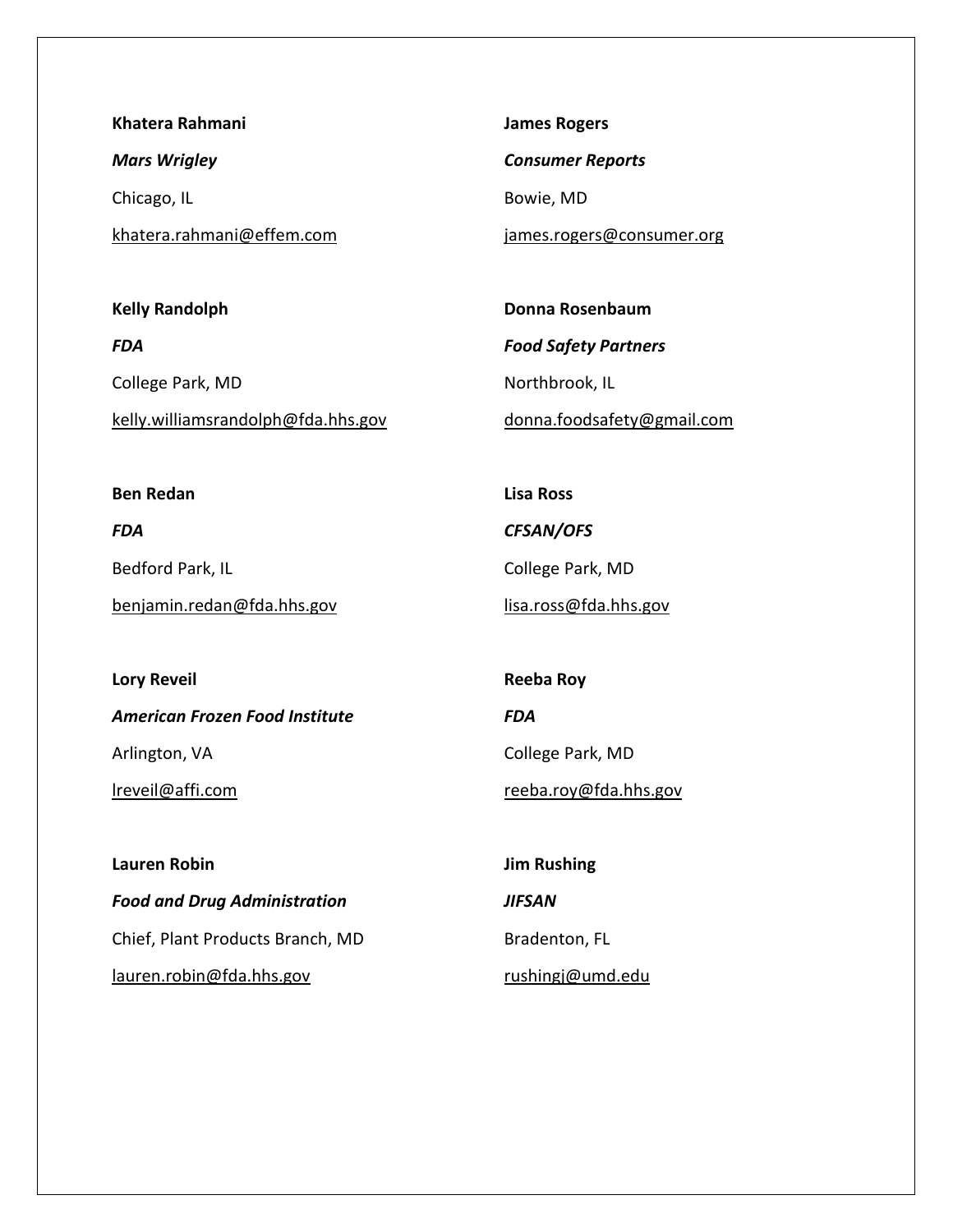**Neal Saab** *IAFNS*  Washington, DC nsaab@iafns.org

**Sofia Santillana Farakos** *FDA*  College Park, MD sofia.santillanafarakos@fda.hhs.gov

**Jenny Scott** *CFSAN/OFS*  College Park, MD jenny.scott@fda.hhs.gov

**Carolyn Scrafford** *Exponent*  Washington, DC cscrafford@exponent.com

**Manthan Shah**

Washington, DC

*EPA, OCHP* 

**Ron Sarver**

*Neogen* 

Lansing, MI

rsarver@neogen.com

**Heather Schaefer** *FDA*  College Park, MD heather.schaefer@fda.hhs.gov

**Romina Shah** *FDA/CFSAN/OFAS/DFI*  College Park, MD romina.shah@fda.hhs.gov

shah.manthan@epa.gov

**Travis Schmit** *PepsiCo*  Barrington, IL travis.schmit@pepsico.com

**Girdhari Sharma** *FDA/CFSAN/OFS*  College Park, MD girdhari.sharma@fda.hhs.gov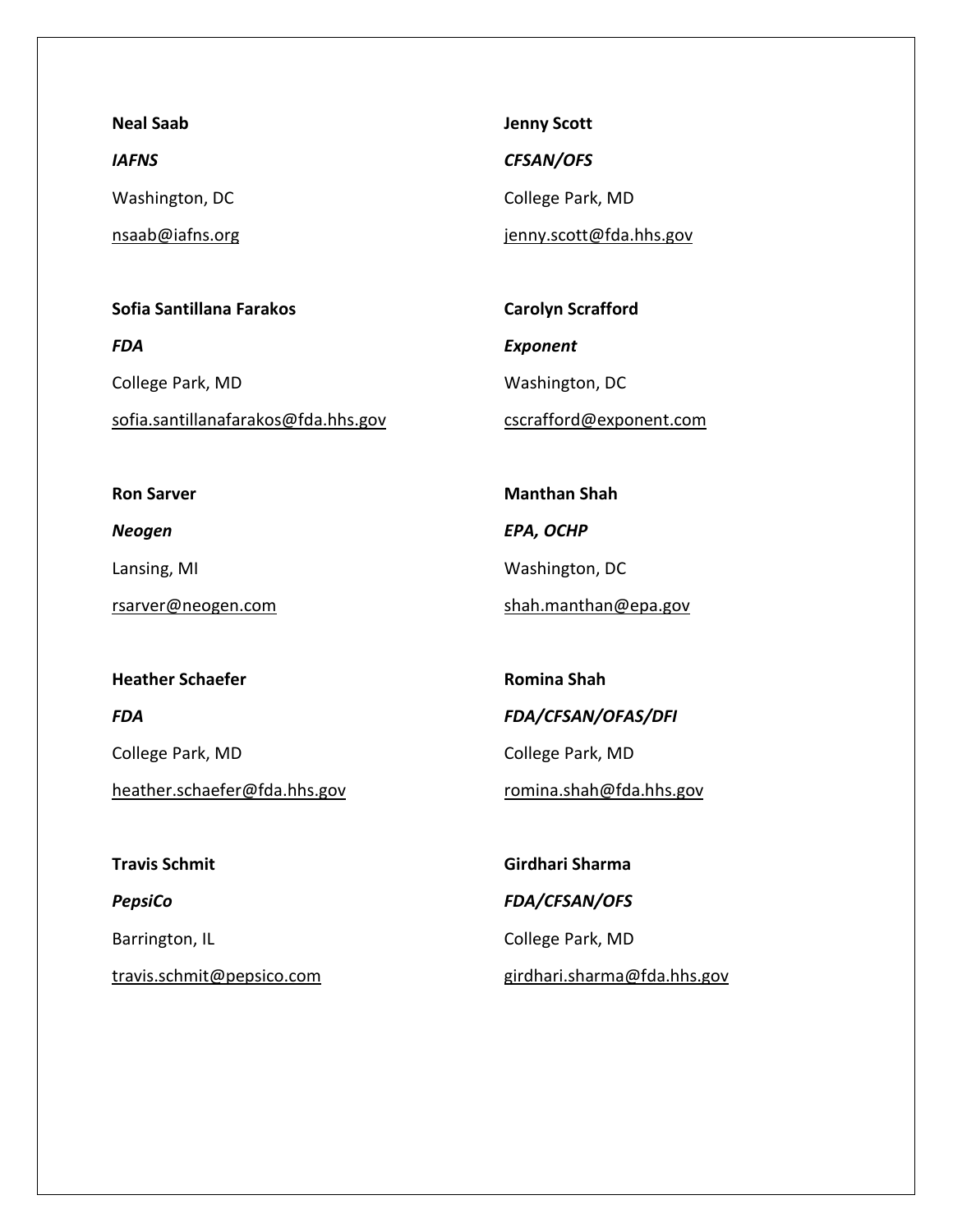**Tamika Sims** *International Food Information Council* 

Washington, DC

sims@ific.org

**Martin Slayne**

*Ingredion Inc.*  Bridgewater, NJ

martin.slayne@ingredion.com

**Robert Sprando**

*CFSAN/OARSA/DOT* 

Laurel, MD

robert.sprando@fda.hhs.gov

**Judith Spungen** *FDA*  College Park, MD judith.spungen@fda.hhs.gov

**Marianne Solomotis** *FDA/CFSAN/OARSA*  Laurel, MD marianna.miliotis@fda.hhs.gov **Jannavi Srinivasan** *FDA/CFSAN/OFAS/DFI*  College Park, MD jannavi.srinivasan@fda.hhs.gov

**Paul South** *FDA* 

College Park, MD

paul.south@fda.hhs.gov

**Kristin Spoden** *Unilever*  Naperville, IL kristin.spoden@unilever.com **Leslie Steen** *US FDA/CFSAN*  College Park, MD leslie.steen@fda.hhs.gov

**Todor Todorov** *FDA/CFSAN/OFAS/DFI*  College Park, MD todor.todorov@fda.hhs.gov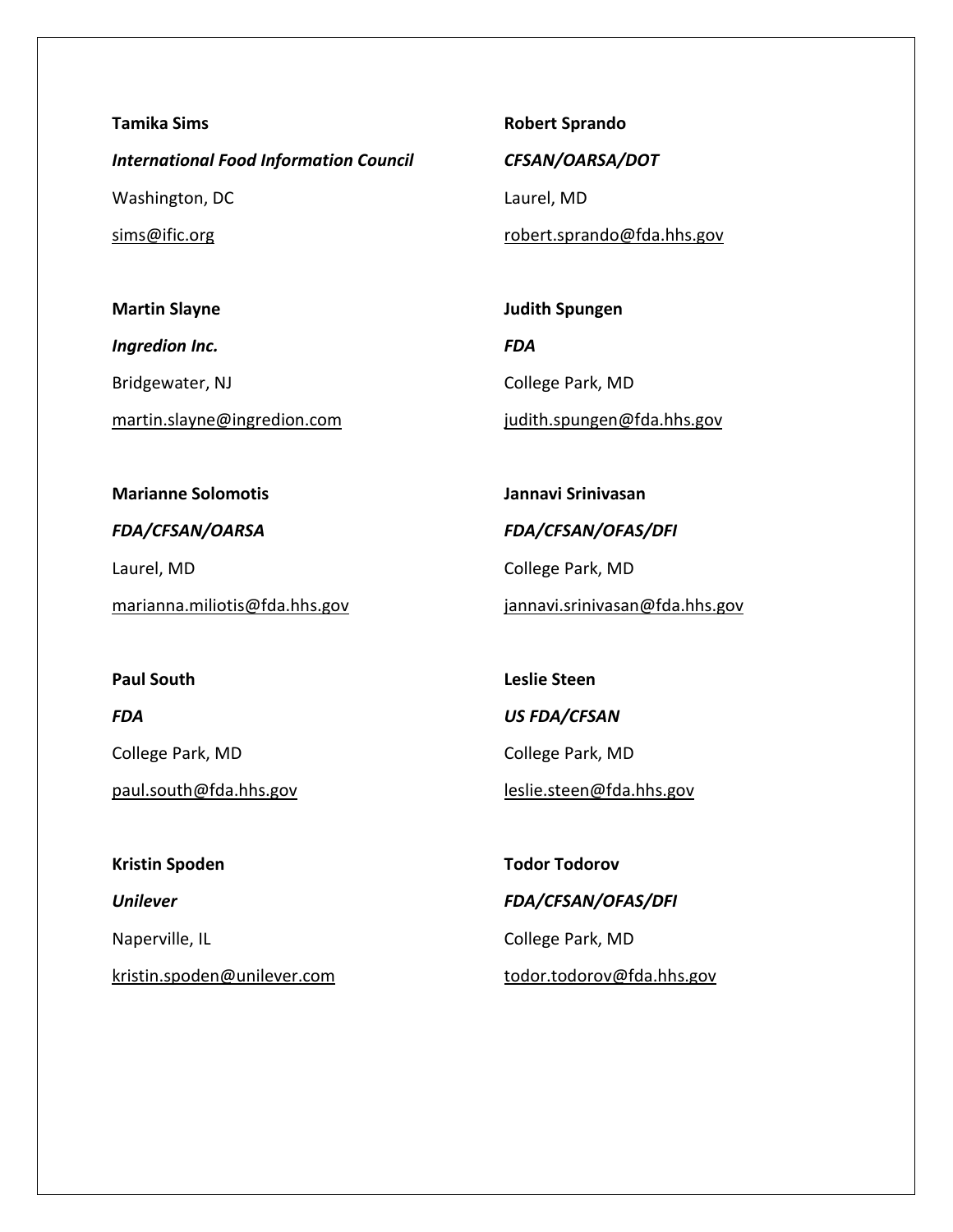**Mary Torrence** *FDA/CFSAN/OARSA*  Laurel, MD mary.torrence@fda.hhs.gov

**Samantha Totoni** *University of Pittsburgh*  Pittsburgh, PA skc35@pitt.edu

**Denis Wafula** *FDA*  College Park, MD denis.wafula@fda.hhs.gov

**Wayne Wargo** *Abbott Nutrition - Retired*  Columbus, OH w.wargo@hotmail.com

**KimThu Tran** *Prolacta Bioscience*  City of Industry, CA ktran@prolacta.com

**Benjamin Warren** *FDA/CFSAN/OFS*  College Park, MD benjamin.warren@fda.hhs.gov

**Angela Valadez** *Publix Super Markets*  Lakeland, FL angela.valadez@publix.com

**Mary Catherine Way** *DLA Piper, LLP*  Little Rock, AR marycatherine.way@us.dlapiper.com

**Thomas Vogel** *PGP International, Inc.*  Woodland, CA tvogel@pgpint.com

**Annika Weber** *Colorado State University*  Fort Collins, CO annika.weber@colostate.edu